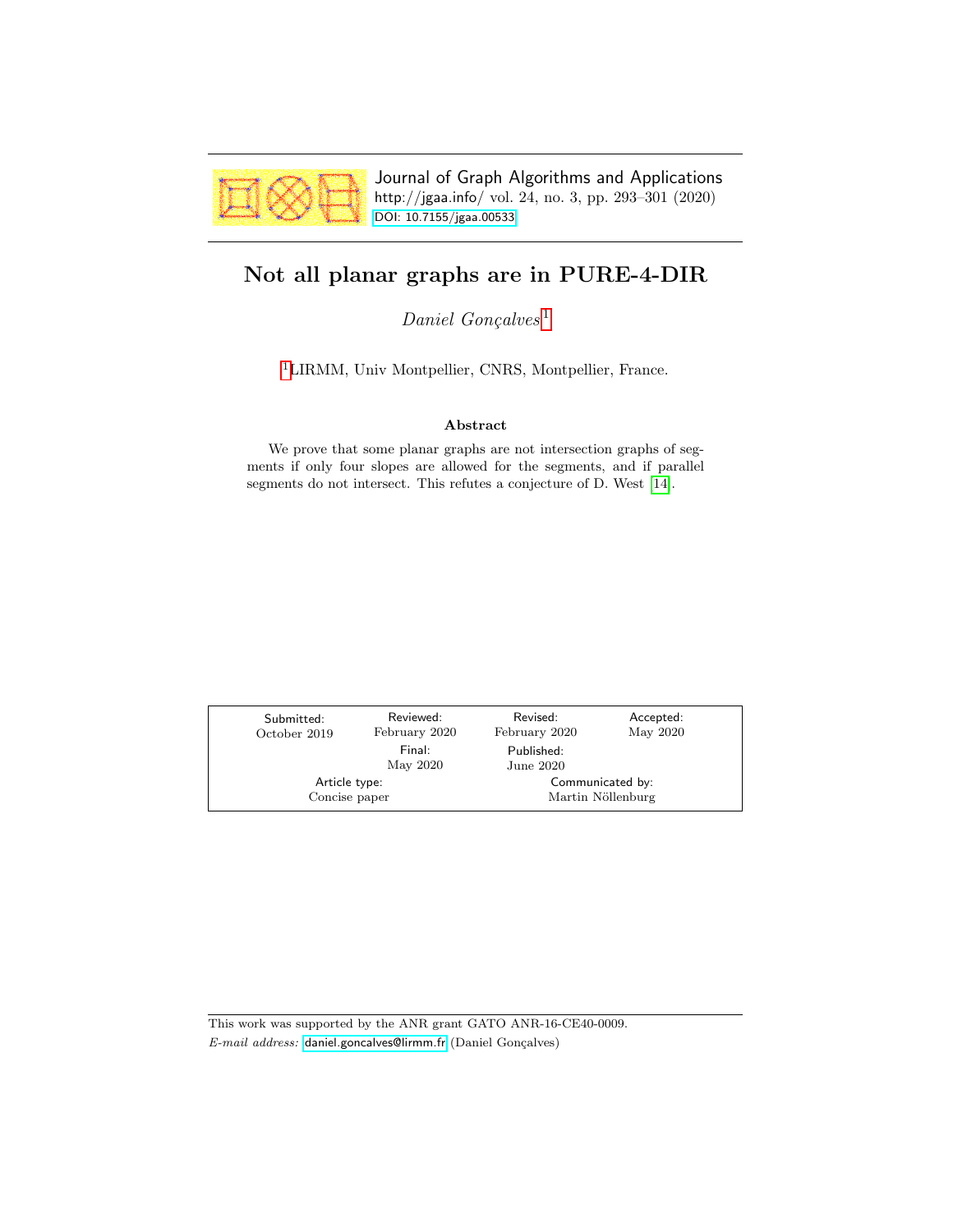#### 1 Introduction

The intersection graphs of segments class SEG is a widely studied class of graphs. Any graph  $G \in \text{SEG}$  admits a representation in the plane, where each vertex  $v \in V(G)$  corresponds to a segment **v**, and where two segments **u** and **v** intersect if and only if  $uv \in E(G)$ . The class SEG can be refined by bounding the number of slopes used in the representation. A graph belongs to  $k$ -DIR if it has an intersection representation with segments using at most k different slopes. Actually for any  $k \geq 1$  [\[11\]](#page-7-0),

$$
k\text{-DIR} \subsetneq (k+1)\text{-DIR} \subsetneq SEG.
$$

One should be aware that here the set of allowed slopes is not set, and that for  $k > 4$  the choice of the slopes would lead to different graph classes [\[6\]](#page-7-1). Let us also introduce the class PURE-k-DIR of graphs having a pure  $k$ -DIR representation, that is where parallel segments do not intersect.

The relation between planar graphs and these intersections graphs goes back to the PhD thesis of E.R. Scheinerman [\[13\]](#page-8-1). He proved that outerplanar graphs belong to PURE-3-DIR and he conjectured that every planar graph belongs to SEG. This conjecture was confirmed by J. Chalopin and the author [\[1\]](#page-7-2), and more recently by the author, L. Isenmann, and C. Pennarun [\[8\]](#page-7-3) using a simpler method.

D. West conjectured a strengthening of Scheinerman's conjecture [\[14\]](#page-8-0). He asked whether every planar graph has a PURE-4-DIR representation. In a pure representation parallel segments form a stable set. Thus this conjecture would also strengthen the 4-color theorem. Actually planar graphs with a smaller chromatic number have such property. Indeed for any  $k \leq 3$ , k-colored planar graphs belong to PURE-k-DIR  $[4, 5, 7, 9]$  $[4, 5, 7, 9]$  $[4, 5, 7, 9]$  $[4, 5, 7, 9]$ . We here refute West's conjecture.

#### <span id="page-1-0"></span>Theorem 1 There exist planar graphs that do not belong to PURE-4-DIR.

In the following section we study the PURE-4-DIR representations of some planar gadget. We then prove Theorem [1](#page-1-0) in Section [3](#page-3-0) using signed planar graphs that are not 4-colorable [\[10\]](#page-7-8) (in the sense of signed graphs).

### 2 Planar gadget

Consider any set of four slopes  $\{s_0, s_1, s_2, s_3\}$ , ordered such that drawing four concurrent lines  $\ell_0, \ell_1, \ell_2, \ell_3$  with these slopes and going around the intersection point one successively crosses  $\ell_0, \ell_1, \ell_2, \ell_3, \ell_0, \ell_1, \ell_2$ , and  $\ell_3$ . As there exists a linear mapping that maps  $s_0$  to the horizontal slope, and  $s_2$  to the vertical slope, we have that a graph has a 4-DIR (resp. a PURE-4-DIR) representation using slopes  $\{s_0, s_1, s_2, s_3\}$  if and only if it has a 4-DIR (resp. a PURE-4-DIR) representation using the horizontal  $s_-,$  some negative slope  $s_\\zeta$ , the vertical  $s_|$ , and some positive slope  $s$ . Thus in the following we only consider the slopes  $s_-, s_-, s_-, s_$ , and  $s_$ . In the pictures s, and s form 45° angles with s<sub>-</sub> and s<sub>|</sub>,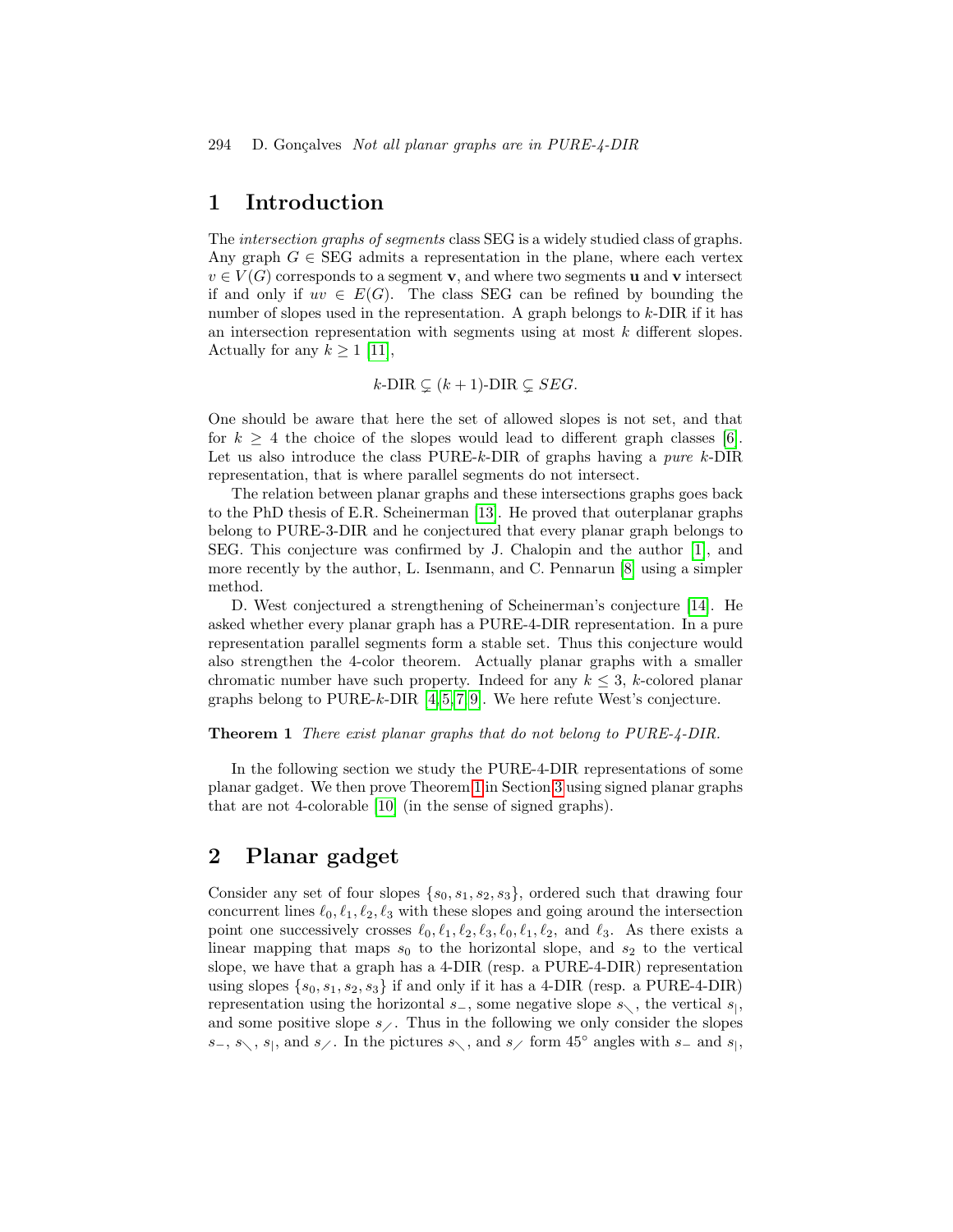but all the claims hold for any negative slope  $s_{\setminus}$ , and for any positive slope  $s_{\setminus}$ . Let us now study the PURE-4-DIR representations of the graph  $H$  depicted in Figure [1.](#page-2-0)



<span id="page-2-0"></span>Figure 1: The graph  $H$ , and two of its PURE-4-DIR representations.

Consider a PURE-4-DIR representation of  $H$  where the vertices  $x$  and  $y$ are represented with segments **x** and **y** of slopes  $s_$  and  $s_$ . As the considered representation is pure, we have that the segments  $z_i$  with i even have the same slope among  $s_{\setminus}$  and  $s_{\setminus}$ , and that the other slope is the one of all the segments  $z_i$  with i odd. Let  $\ell_x$  and  $\ell_y$  be the lines supporting x and y, respectively. Note that the intersection point of  $\ell_x$  and  $\ell_y$ , p, belongs to exactly one of x and y. Indeed, it cannot belong to both as x and y should not intersect. One the other hand, if it belongs to none of them, say that **x** and **y** are on the left and above **p** respectively, then there cannot be segments of slope  $s\setminus$  intersecting both of them, a contradiction. We can thus define triangles  $\Delta_{ij}$  as follows.

**Definition 2** Given a PURE-4-DIR representation of H where the vertices x and y are represented with segments x and y of slopes s<sub>−</sub> and s<sub>|</sub>,  $\Delta_{ij}$ , with  $1 \leq i = j - 1 < 8$ , is the triangle formed by the segments  $z_i$ ,  $z_j$ , and  $x$  (resp. and y) if the intersection point of  $\ell_x$  and  $\ell_y$ , p, belongs to x (resp. y).

<span id="page-2-1"></span>Remark 3 Consider any PURE-4-DIR representation of H where the vertices x and y are represented with segments x and y of slopes s<sub>-</sub> and s<sub>|</sub>, and where  $\triangle_{45}$  is bounded by  $z_4$ ,  $z_5$ , and x. Then, for every vertex z that is adjacent to both x and y, but to none of  $z_4$  and  $z_5$ , we have either that

- $\Delta_{45}$  contains  $y \cap z$ , the intersection point of y and z, or that
- $\Delta_{45}$  does not intersect **z**.

The following lemma tells us that both cases occur among  $z_1$  and  $z_8$ .

<span id="page-2-2"></span>Lemma 4 Consider any PURE-4-DIR representation of H where the vertices x and y are represented with segments x and y of slopes  $s_$  and  $s_1$ , and where  $\triangle_{45}$  is bounded by  $z_4$ ,  $z_5$ , and x. Then either

- $\Delta_{45}$  contains  $y \cap z_1$  and does not intersect  $z_8$ , or
- $\Delta_{45}$  contains  $\mathbf{y} \cap \mathbf{z}_8$  and does not intersect  $\mathbf{z}_1$ .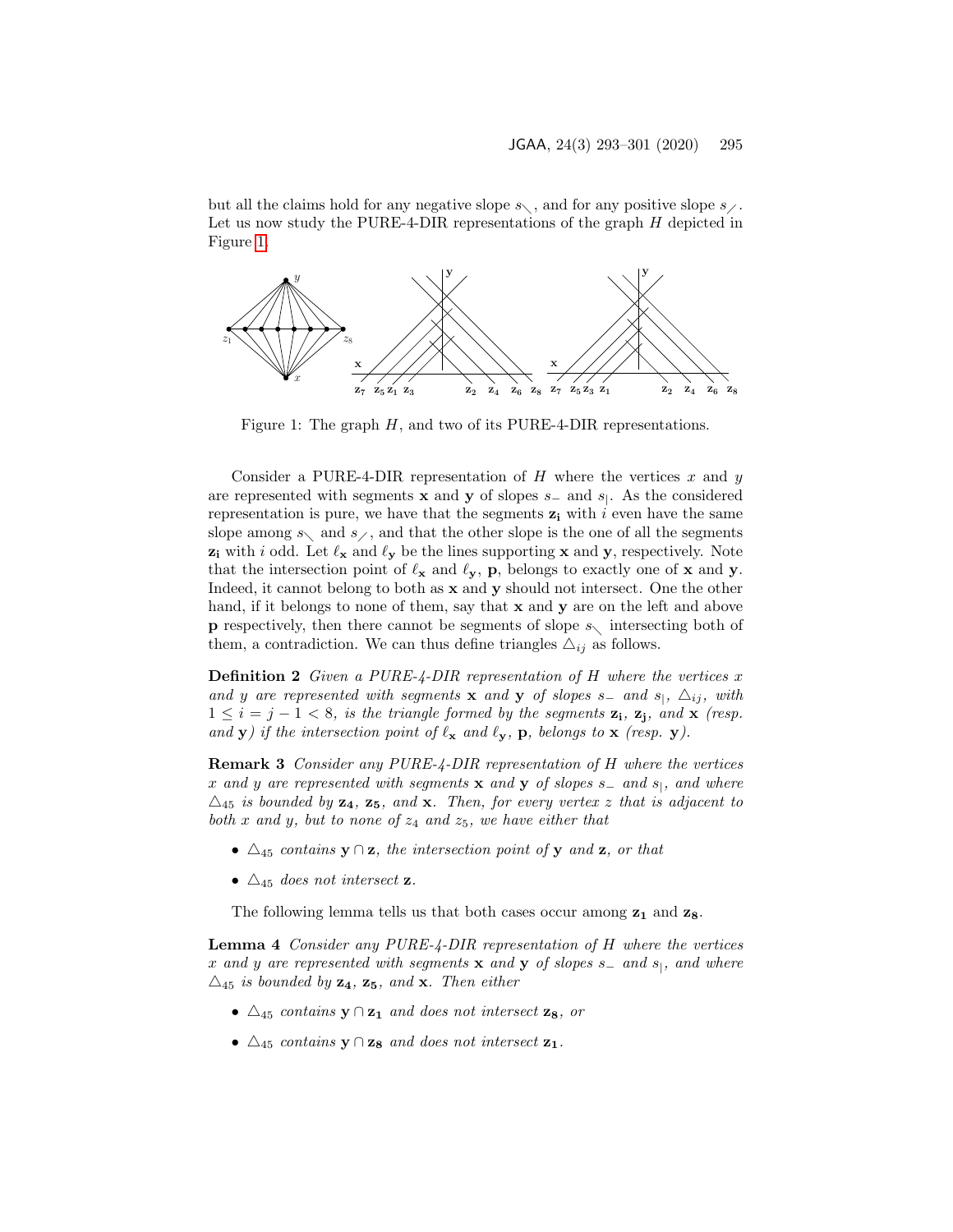**Proof:** Let us consider the triangles  $\triangle_{12}$ ,  $\triangle_{45}$ , and  $\triangle_{78}$ , that are all bounded by  $\mathbf{x}$ .

Claim 5 One of  $\triangle_{45}$  and  $\triangle_{12}$  (resp. one of  $\triangle_{45}$  and  $\triangle_{78}$ , and one of  $\triangle_{12}$ and  $\triangle$ <sub>78</sub>) contains the other.

This is obvious as otherwise  $z_4$  or  $z_5$  would intersect  $z_1$  or  $z_2$  (resp.  $z_4$  or  $z_5$ would intersect  $z_7$  or  $z_8$ , and  $z_1$  or  $z_2$  would intersect  $z_7$  or  $z_8$ ).

**Claim 6** Triangles  $\Delta_{12}$  and  $\Delta_{78}$  cannot both contain (resp. be contained in)  $\triangle_{\bf 45}$  .

Towards a contradiction assume that the triangles  $\triangle_{12}$  and  $\triangle_{78}$  both contain (resp. are contained in)  $\Delta_{45}$ . By symmetry of H, assume that  $\Delta_{45} \subsetneq \Delta_{78} \subsetneq$  $\triangle_{12}$  (resp.  $\triangle_{12} \subsetneq \triangle_{78} \subsetneq \triangle_{45}$ ). Note that in that case, the segment  $z_3$  that has to intersect  $x, y, z_2$ , and  $z_4$  necessarily intersects  $z_8$ , a contradiction.

By the above two claims, either  $\triangle_{12} \subsetneq \triangle_{45} \subsetneq \triangle_{78}$  or  $\triangle_{78} \subsetneq \triangle_{45} \subsetneq \triangle_{12}$ . By Remark [3,](#page-2-1) this clearly implies the lemma.  $\Box$ 

### <span id="page-3-0"></span>3 Proof of Theorem [1](#page-1-0)

A signed graph G is a graph where the edges are signed by a mapping  $\sigma$ :  $E(G) \longrightarrow \{-, +\}.$  A signed graph is 2k-colorable if there exists a mapping c:  $V(G) \longrightarrow \{-k, 1-k, \ldots, -1, 1, \ldots, k-1, k\}$  such that for each edge  $uv \in E(G)$ ,  $c(u) \neq \sigma(uv)c(v)$ . This definition of signed coloring appeared in [\[12\]](#page-7-9) and note that it is distinct from the one in [\[15\]](#page-8-2).

Our construction is based on the construction  $G$  of Kardoš and Narboni [\[10\]](#page-7-8) depicted in Figure [2.](#page-4-0) This signed plane graph is not 4-colorable, and this con-tradicts a conjecture of E. Máčajová, A. Raspaud, and M. Škoviera [\[12\]](#page-7-9). Note that every non-signed plane graph is 4-colorable in the classical sense. We hence have the following.

<span id="page-3-1"></span>**Remark 7** For every classical 4-coloring c, with colors  $-2$ ,  $-1$ ,  $+1$ ,  $+2$ , of the plane graph induced by the positive (i.e. black) edges of  $G$ , one of the negative (i.e. red) edges uv is such that  $c(u) = -c(v)$ .

We define the (non-signed) graph  $G^H$  from G by replacing each negative (i.e. red) edge uv by a copy of  $H$ , identifying the vertices  $x$  and  $y$  of  $H$  with the vertices  $u$  and  $v$  respectively, and by then triangulating the obtained plane graph without creating a new edge among the original vertices of G (See Figure [2](#page-4-0) right).

Towards a contradiction consider a PURE-4-DIR representation of  $G^H$ . Consider the 4-coloring c of  $G^H$ , provided by the mapping that associates the slopes  $s_1, s_1, s_2, s_3$ , and s<sub>-</sub>, with  $-2, -1, +1$ , and  $+2$  respectively. By Remark [7,](#page-3-1) let us consider the copy of H such that  $c(x) = -c(y)$ . We can assume that the segments **x** and **y** have slopes  $s_$  and  $s_$ , respectively (*i.e.* we assume that  $c(x) = -c(y) = 2$ . If the segments **x** and **y** have a different pair of slopes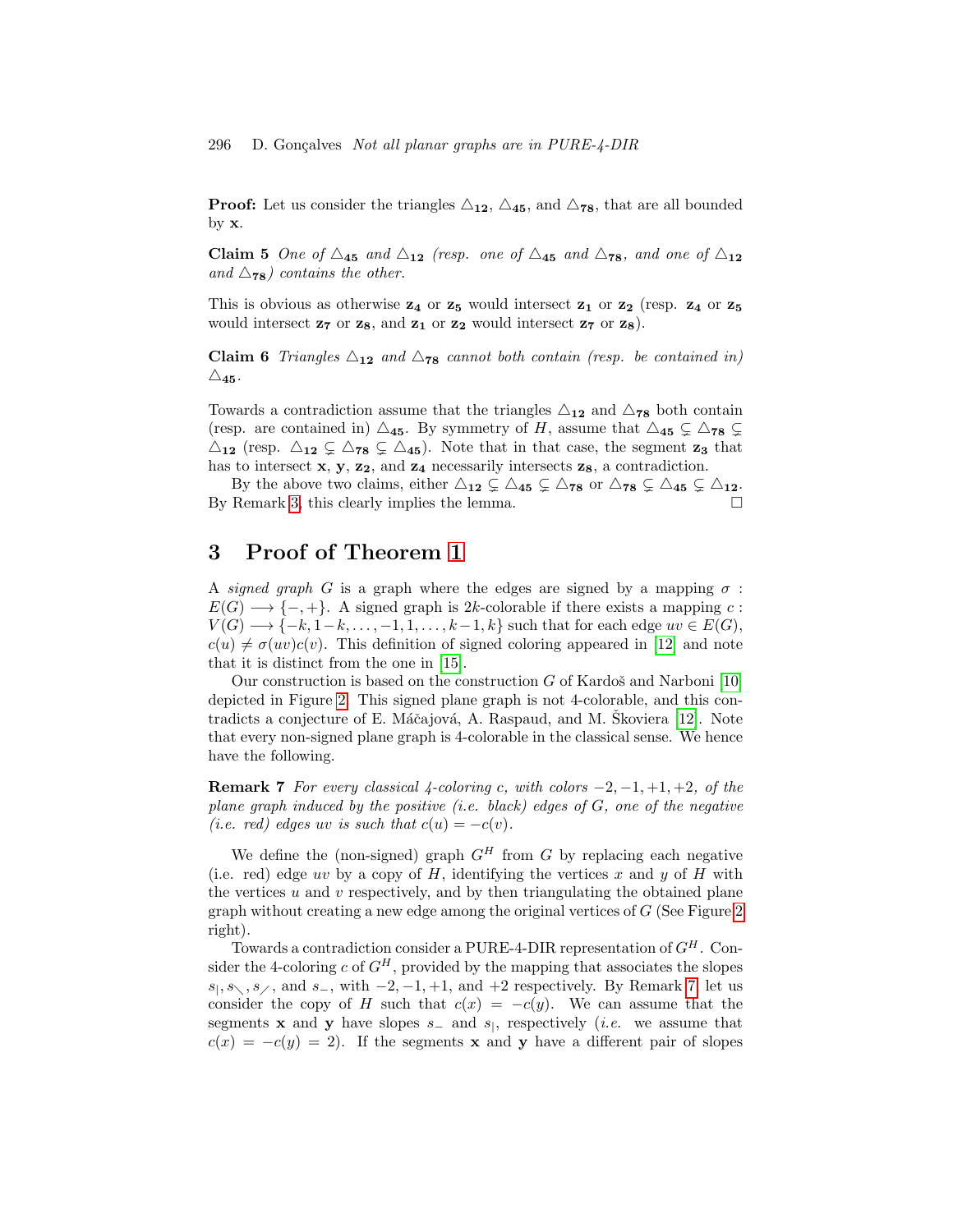

<span id="page-4-0"></span>Figure 2: Left: The construction  $G$  of Kardoš and Narboni [\[10\]](#page-7-8), where black and red edges are positive and negative, respectively. Right: Replacing each red edge with a copy of  $H$ , and triangulating (with dashed edges).

(*i.e.* if  $c(x) = -c(y) = -2$  or if  $c(x) = -c(y) = \pm 1$ ), there exists a linear mapping of the plane that would turn the given PURE-4-DIR representation into a PURE-4-DIR representation with the mentionned slopes for x and y. Let us also assume, by symmetry of vertices x and y in H, that  $\triangle_{45}$  is bounded by  $x, z_4, and z_5.$ 

By Lemma [4,](#page-2-2) we have some constraints on the locations of  $z_1$  and  $z_8$ , and let us assume by symmetry of vertices  $z_1$  and  $z_8$  in H, that  $\triangle_{45}$  contains the point  $y \cap z_1$  and does not intersect the segment  $z_8$ . As  $G^H$  is a triangulation, there is a z<sub>1</sub>z<sub>8</sub>-path P contained in  $N(y) \setminus \{z_2, \ldots, z_7\}$ , where  $N(y)$  is the set of y's neighbors in  $G^H$  (see Figure [3\)](#page-5-0). Moreover by Remark [3,](#page-2-1) P has a subpath P' whose ends,  $z'$  and  $z''$  are common neighbors of x and y, while none of the internal vertices is in  $N(x)$ , and such that  $\triangle_{45}$  contains the point  $y \cap z'$ , and does not intersect the segment  $z''$ .

As  $z''$  lies outside  $\Delta_{45}$ , and as none of the internal vertices of P' is in  $N(x)$ ,  $N(z_4)$  or  $N(z_5)$ , all the corresponding segments lie outside  $\triangle_{45}$  too. In particular, this is the case for the neighbor of  $z'$  in  $P'$ , w. Note that w should intersect **y** and **z'**, so it cannot use the same slope, but it can use slope  $s_$ . In that case w cannot intersect y and z' (see Figure [3\)](#page-5-0), a contradiction. Thus  $G^H$ does not admit a PURE-4-DIR representation.

#### 4 Conclusion

It now remains open whether plane graphs belong to PURE-k-DIR, for some constant  $k > 4$ . Actually it is even open whether every plane graph with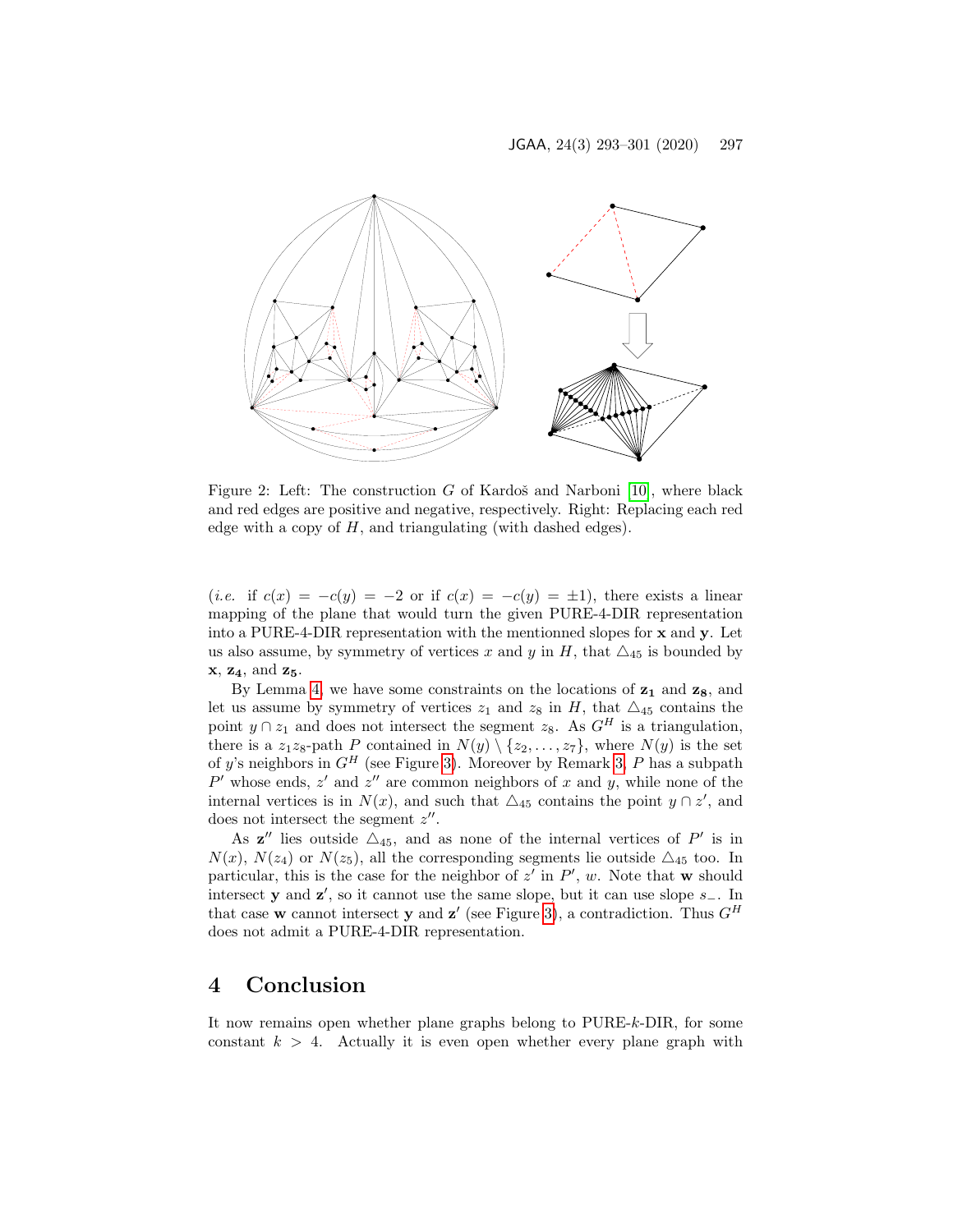

<span id="page-5-0"></span>Figure 3: Left: The 4-DIR representation of H with  $\triangle_{45}$ , y and z'. The red segments are possible positions for w, not intersecting  $\triangle_{45}$ , and with slopes s− or  $s_{\ell}$ . In none of the cases w intersects y and z'. Right: Neighborhood of y in  $G<sup>H</sup>$ . The path P corresponds to bold edges and the common neighbors of x and y are  $z_1$ ,  $z_8$ , a and b. So the ends of P' should belong to  $\{z_1, z_8, a, b\}$ .

n vertices belongs to PURE- $(n - f(n))$ -DIR, for some function f tending to infinity. Another question is whether plane graphs belong to k-DIR, for some  $k > 0$ . In a non-pure k-DIR representation, parallel segments induce an interval representation. Actually, if every planar graph belongs to k-DIR, for some  $k > 0$ , we can ask parallel segments to induce just a path forest. Indeed, given a plane graph  $G$ , let  $G'$  be the graph G where for each vertex  $v$ , a leaf  $v'$  has been attached. Note that  $G'$  is planar, and that its  $k$ -DIR representations are such that for each  $v \in V(G)$  the segment **v** has a point (in **v**∩**v**') that does not belong to any other segment **u** for  $u \in V(G)$ . The interval representations where each interval has a private point clearly correspond to path forests. As some plane graphs do not admit a vertex partition into two path forests [\[2,](#page-7-10)[3\]](#page-7-11) we have that some planar graphs do not admit a 2-DIR representation. An anonymous referee provided us an example, described below, that does not admit a 3-DIR representation. Up to our knowledge it is open to know whether every plane graph belongs to 4-DIR.

Consider the planar graph obtained from  $K_4$  by stacking, for each face (including the external face), a new vertex connected to the three incident vertices. Proceed to another step of vertex stacking in every face. As observed earlier, if planar graphs belong to 3-DIR, then our graph has a 3-DIR representation such that each slope induces a path forest. Consider the initial  $K_4$  and denote its vertices  $v_1, v_2, v_3, v_4$ .

If the corresponding four segments use the three different slopes, say  $v_1$ ,  $v_2$ are horizontal,  $\mathbf{v_3}$  is vertical, and  $\mathbf{v_4}$  is diagonal. In that case, note that  $\mathbf{v_3}$  and  $v_4$  intersect  $v_1$  and  $v_2$  on their common part. Consider the vertex w stacked onto  $v_1, v_3, v_4$ . Note that **w** cannot be horizontal as it should intersect **v**<sub>1</sub> and  $v_3$  but avoid  $v_2$ . Note that w cannot be vertical neither, as it should intersect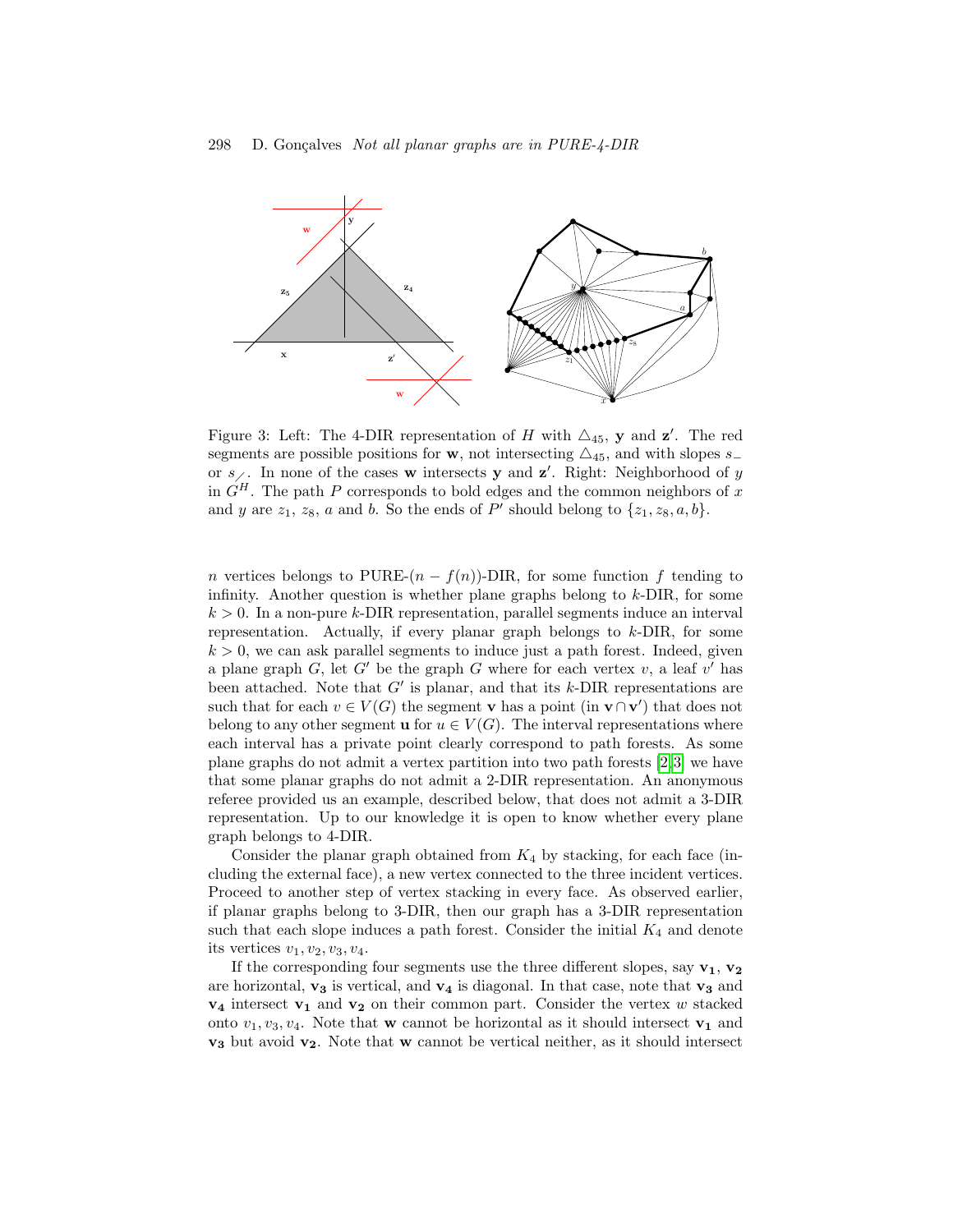$\mathbf{v}_3$  and  $\mathbf{v}_1$  but avoid  $\mathbf{v}_2$ . Similarly,  $\mathbf{w}$  cannot be diagonal.

If the corresponding four segments  $v_1$ ,  $v_2$ ,  $v_3$ , and  $v_4$  use only two slopes, say  $v_1, v_2$  are horizontal, and  $v_3, v_4$  are vertical. Note that neccessarily  $v_1, v_2$ ,  $v_3$ , and  $v_4$  all meet in a common point. Consider again the vertex w stacked onto  $v_1, v_3, v_4$ . the segment **w** can neither be horizontal, nor vertical as it avoids  $v_2$ . But then  $v_1, v_3, v_4, w$  form a  $K_4$  with three slopes and the above argument applies.

## Acknowledgments

The author would like to thank P. Ochem and A. Pinlou for indicating him the references on signed graphs [\[10,](#page-7-8)[12\]](#page-7-9). He would also like to thank the anonymous referee that provided the example presented in the conclusion.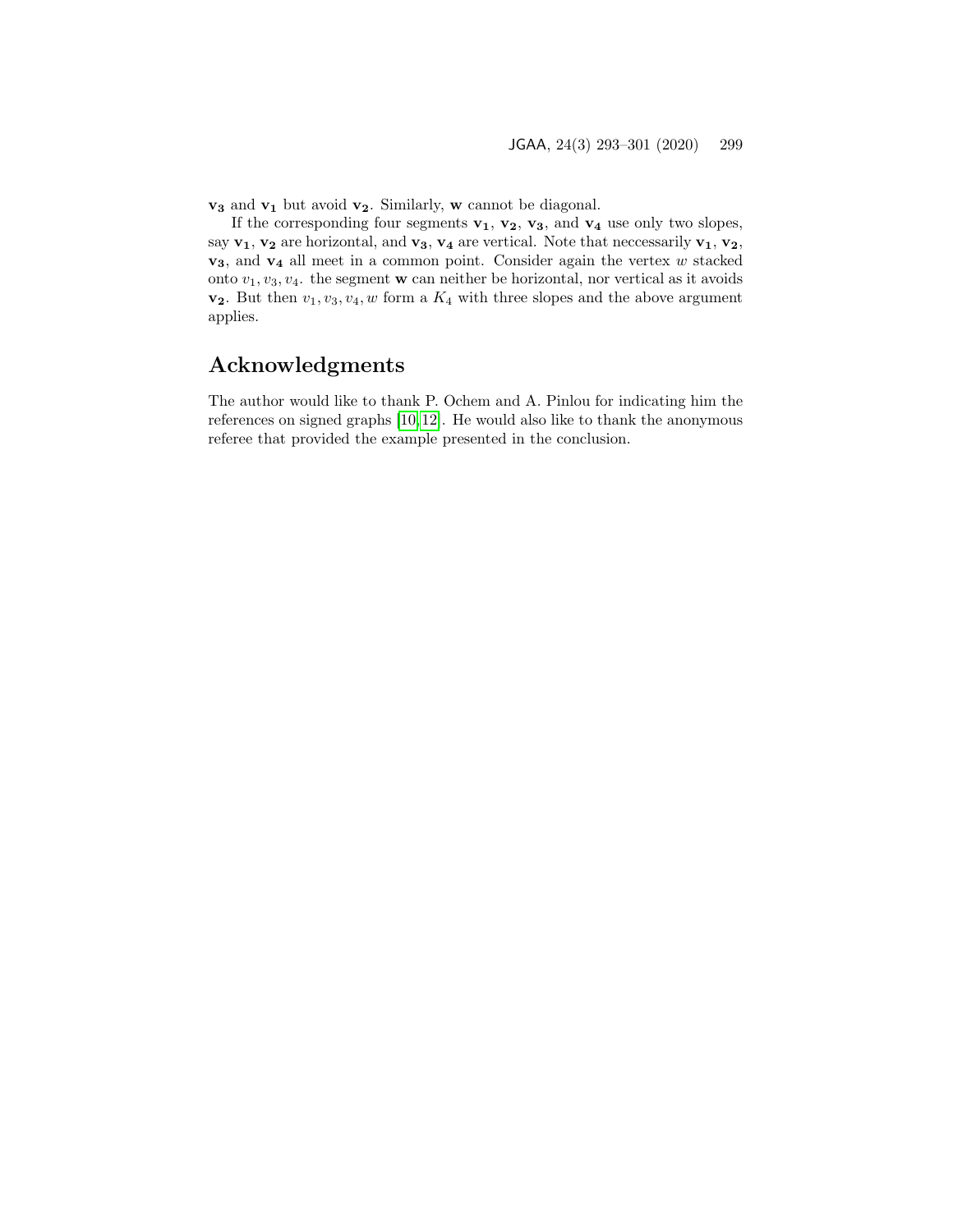#### References

- <span id="page-7-2"></span>[1] J. Chalopin and D. Gonçalves. Every planar graph is the intersection graph of segments in the plane: extended abstract. In Proceedings of the fortyfirst annual ACM symposium on Theory of computing SODA '09, pages 631–638, 2009. [doi:10.1145/1536414.1536500](https://doi.org/10.1145/1536414.1536500).
- <span id="page-7-10"></span>[2] G. Chartrand and H. Kronk. The point-arboricity of planar graphs. Journal of the London Mathematical Society,  $44(1):612-616$ , 1969. [doi:10.1112/](https://doi.org/10.1112/jlms/s1-44.1.612) [jlms/s1-44.1.612](https://doi.org/10.1112/jlms/s1-44.1.612).
- <span id="page-7-11"></span>[3] L. Cowen, R. Cowen, and D. Woodall. Defective colorings of graphs in surfaces: Partitions into subgraphs of bounded valency. Journal of Graph Theory, 10(2):187–195, 1986. [doi:10.1002/jgt.3190100207](https://doi.org/10.1002/jgt.3190100207).
- <span id="page-7-4"></span>[4] J. Czyzowicz, E. Kranakis, and J. Urrutia. A simple proof of the representation of bipartite planar graphs as the contact graphs of orthogonal straight line segments. Inform. Process. Lett., 66(3):125–126, 1998. [doi:10.1016/S0020-0190\(98\)00046-5](https://doi.org/10.1016/S0020-0190(98)00046-5).
- <span id="page-7-5"></span>[5] H. de Fraysseix, P. O. de Mendez, and J. Pach. Representation of planar graphs by segments. In Intuitive geometry (Szeged, 1991), Colloq. Math. Soc. János Bolyai, volume 63, pages 109–117, 1994.
- <span id="page-7-1"></span>[6] J. Černý, D. Král, H. Nyklová, and O. Pangrác. On intersection graphs of segments with prescribed slopes. In Proc. Graph Drawing '01, LNCS, volume 2265, pages 261–271, 2002. [doi:10.1007/3-540-45848-4\\_21](https://doi.org/10.1007/3-540-45848-4_21).
- <span id="page-7-6"></span>[7] D. Gonçalves. 3-colorable planar graphs have an intersection segment representation using 3 slopes. In Proc. of WG 2019, LNCS, volume 11789, pages 351–363, 2019. [doi:10.1007/978-3-030-30786-8\\_27](https://doi.org/10.1007/978-3-030-30786-8_27).
- <span id="page-7-3"></span>[8] D. Gonçalves, L. Isenmann, and C. Pennarun. Planar graphs as Lintersection or L-contact graphs. In Proc. of 29th Annual ACM-SIAM Symposium on Discrete Algorithms, pages 172–184, 2018. [doi:10.1137/](https://doi.org/10.1137/1.9781611975031.12) [1.9781611975031.12](https://doi.org/10.1137/1.9781611975031.12).
- <span id="page-7-7"></span>[9] I.-A. Hartman, I. Newman, and R. Ziv. On grid intersection graphs. Discrete Math., 87(1):41–52, 1991. [doi:10.1016/0012-365X\(91\)90069-E](https://doi.org/10.1016/0012-365X(91)90069-E).
- <span id="page-7-8"></span>[10] F. Kardoš and J. Narboni. On the 4-color theorem for signed graphs.  $ArXiv$ , 1906.05638, 2019.
- <span id="page-7-0"></span>[11] J. Kratochvíl and J. .Matoušek. Intersection graphs of segments. *Journal* of Combinatorial Theory, Series B, 62(2):289–315, 1994. [doi:10.1006/](https://doi.org/10.1006/jctb.1994.1071) [jctb.1994.1071](https://doi.org/10.1006/jctb.1994.1071).
- <span id="page-7-9"></span> $[12]$  E. Máčajová, A. Raspaud, and M. Skoviera. The chromatic number of a signed graph. Elec. J. of Combinatorics, 23(1):1–14, 2016.